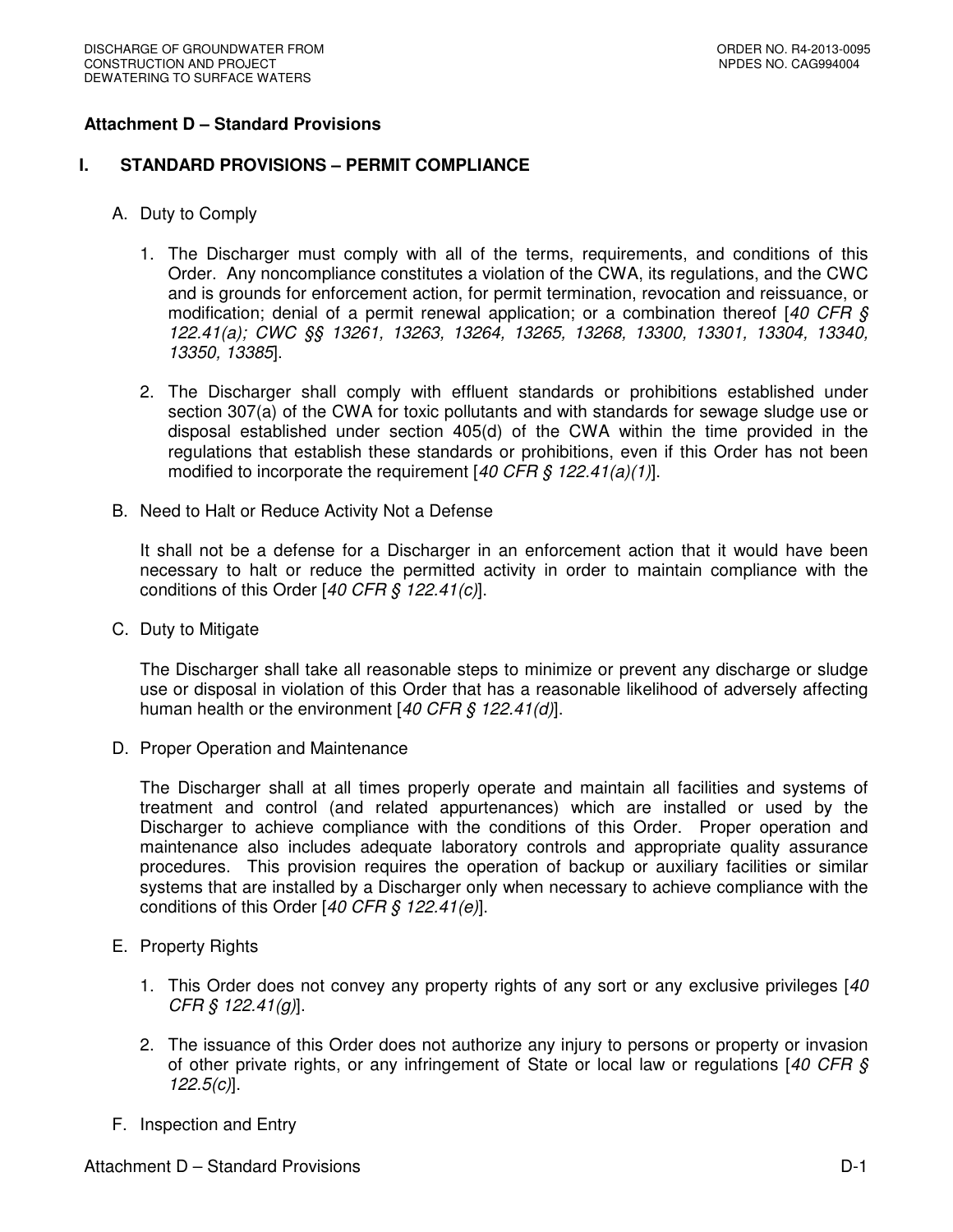The Discharger shall allow the Regional Water Quality Control Board (Regional Water Board), State Water Resources Control Board (State Water Board), USEPA, and/or their authorized representatives (including an authorized contractor acting as their representative), upon the presentation of credentials and other documents, as may be required by law, to [33 U.S.C. § 1318(a)(4)(B); 40 CFR § 122.41(i); CWC §§ 13267 and 13383]:

- 1. Enter upon the Discharger's premises where a regulated facility or activity is located or conducted, or where records are kept under the conditions of this Order [33 U.S.C. § 1318(a)(4)(B)(i); 40 CFR § 122.41(i)(1); CWC §§ 13267 and 13383];
- 2. Have access to and copy, at reasonable times, any records that must be kept under the conditions of this Order [33 U.S.C. § 1318(a)(4)(B)(ii); 40 CFR § 122.41(i)(2); CWC §§ 13267 and 13383];
- 3. Inspect and photograph, at reasonable times, any facilities, equipment (including monitoring and control equipment), practices, or operations regulated or required under this Order [33 U.S.C. § 1318(a)(4)(B)(ii); 40 CFR § 122.41(i)(3); CWC §§ 13267 and 13383];
- 4. Sample or monitor, at reasonable times, for the purposes of assuring Order compliance or as otherwise authorized by the CWA or the CWC, any substances or parameters at any location [33 U.S.C. § 1318(a)(4)(B)(ii); 40 CFR § 122.41(i)(4); CWC §§ 13267 and 13383].
- G. Bypass
	- 1. Definitions
		- a. "Bypass" means the intentional diversion of waste streams from any portion of a treatment facility  $[40 \text{ CFR} \text{ } \text{\textit{S}} \text{ } 122.41 \text{ } (m)(1)(i)].$
		- b. "Severe property damage" means substantial physical damage to property, damage to the treatment facilities, which causes them to become inoperable, or substantial and permanent loss of natural resources that can reasonably be expected to occur in the absence of a bypass. Severe property damage does not mean economic loss caused by delays in production  $[40 \text{ CFR}$  \$  $122.41 \text{ (m)}(1)$ (ii)].
	- 2. Bypass not exceeding limitations The Discharger may allow any bypass to occur which does not cause exceedances of effluent limitations, but only if it is for essential maintenance to assure efficient operation. These bypasses are not subject to the provisions listed in Standard Provisions – Permit Compliance I.G.3, I.G.4, and I.G.5 below  $[40 \text{ CFR } \text{S}$ 122.41(m)(2)].
	- 3. Prohibition of bypass Bypass is prohibited, and the Regional Water Board may take enforcement action against a Discharger for bypass, unless  $[40 CFR \frac{S}{S} 122.41(m)(4)(i)]$ :
		- a. Bypass was unavoidable to prevent loss of life, personal injury, or severe property damage [40 CFR § 122.41(m)(4)(A)];
		- b. There were no feasible alternatives to the bypass, such as the use of auxiliary treatment facilities, retention of untreated wastes, or maintenance during normal periods of equipment downtime. This condition is not satisfied if adequate back-up equipment should have been installed in the exercise of reasonable engineering judgment to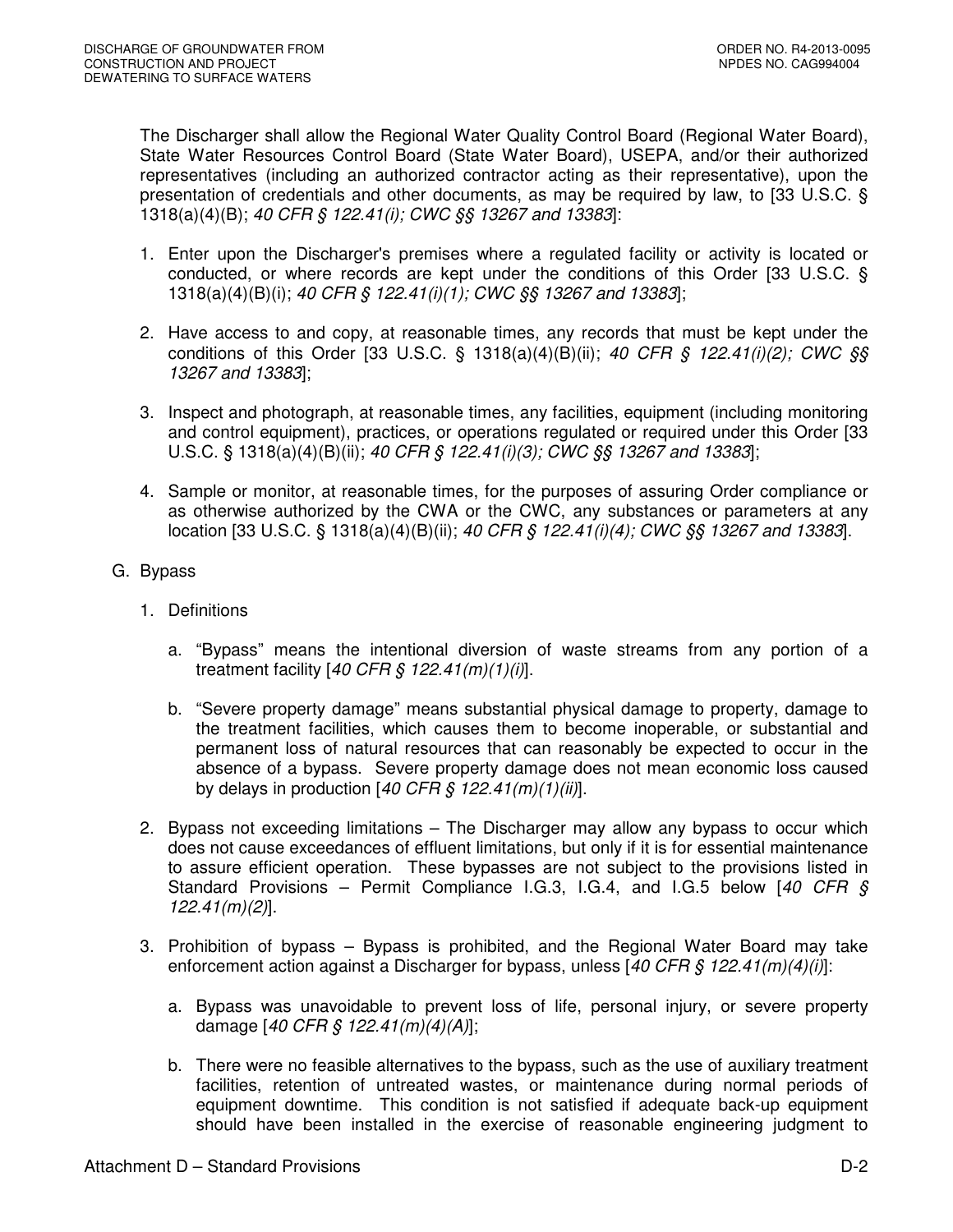prevent a bypass that occurred during normal periods of equipment downtime or preventive maintenance  $[40 \text{ CFR} \text{ } \text{\textless} 122.41 \text{ } (m)(4)(B)]$ ; and

- c. The Discharger submitted notice to the Regional Water Board as required under Standard Provisions – Permit Compliance I.G.5 below [40 CFR § 122.41(m)(4)(C)].
- 4. The Regional Water Board may approve an anticipated bypass, after considering its adverse effects, if the Regional Water Board determines that it will meet the three conditions listed in Standard Provisions – Permit Compliance I.G.3 above [40 CFR  $\S$  $122.41(m)(4)(ii)$ ].
- 5. Notice
	- a. Anticipated bypass. If the Discharger knows in advance of the need for a bypass, it shall submit a notice, if possible at least 10 days before the date of the bypass [40 CFR]  $\frac{1}{2}$  122.41(m)(3)(i)].
	- b. Unanticipated bypass. The Discharger shall submit notice of an unanticipated bypass as required in Standard Provisions - Reporting V.E below [40 CFR § 122.41(m)(3)(ii)].
- H. Upset

"Upset" means an exceptional incident in which there is unintentional and temporary noncompliance with technology based permit effluent limitations because of factors beyond the reasonable control of the permittee. An upset does not include noncompliance to the extent caused by operational error, improperly designed treatment facilities, inadequate treatment facilities, lack of preventive maintenance, or careless or improper operation  $[40 \text{ CFR } \text{S}]$ 122.41(n)(1)].

- 1. Effect of an upset. An upset constitutes an affirmative defense to an action brought for noncompliance with such technology based permit effluent limitations if the requirements of Standard Provisions – Permit Compliance I.H.2 below are met. No determination made during administrative review of claims that noncompliance was caused by upset, and before an action for noncompliance, is final administrative action subject to judicial review [40 CFR  $$122.41(n)(2)].$
- 2. Conditions necessary for a demonstration of upset. A Discharger who wishes to establish the affirmative defense of upset shall demonstrate, through properly signed, contemporaneous operating logs or other relevant evidence that  $[40 CFR \n\delta 122.41(n)(3)]$ :
	- a. An upset occurred and that the Discharger can identify the cause(s) of the upset  $[40]$  $CFR \, \S \, 122.41(n)(3)(i)$ ;
	- b. The permitted facility was, at the time, being properly operated  $[40 \text{ CFR } \text{S}$  $122.41(n)(3)(ii)$ ;
	- c. The Discharger submitted notice of the upset as required in Standard Provisions Reporting V.E.2.b below [40 CFR § 122.41(n)(3)(iii)]; and
	- d. The Discharger complied with any remedial measures required under Standard Provisions – Permit Compliance I.C above [40 CFR § 122.41(n)(3)(iv)].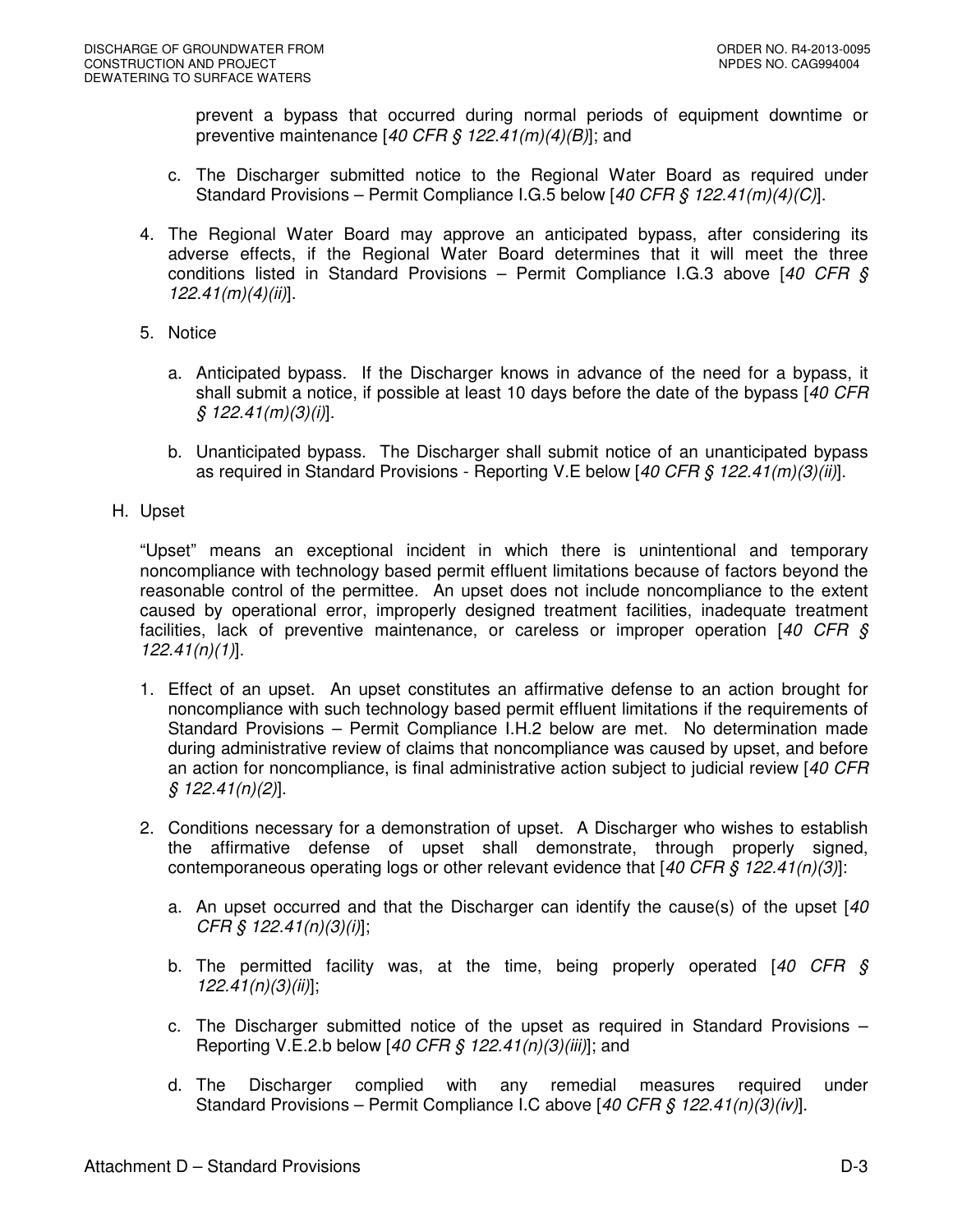3. Burden of proof. In any enforcement proceeding, the Discharger seeking to establish the occurrence of an upset has the burden of proof  $[40 \text{ CFR} \text{ } \text{\$} 122.41(n)(4)].$ 

## **II. STANDARD PROVISIONS – PERMIT ACTION**

A. General

This Order may be modified, revoked and reissued, or terminated for cause. The filing of a request by the Discharger for modification, revocation and reissuance, or termination, or a notification of planned changes or anticipated noncompliance does not stay any Order condition [40 CFR § 122.41(f)].

B. Duty to Reapply

If the Discharger wishes to continue an activity regulated by this Order after the expiration date of this Order, the Discharger must apply for and obtain a new permit [40 CFR  $\frac{6}{7}$  122.41(b)].

C. Transfers

This Order is not transferable to any person except after notice to the Regional Water Board. The Regional Water Board may require modification or revocation and reissuance of the Order to change the name of the Discharger and incorporate such other requirements as may be necessary under the CWA and the CWC  $[40 \text{ CFR}$  \$  $\frac{1}{2}$  (122.41(*l*)(3) and 122.61].

### **III. STANDARD PROVISIONS – MONITORING**

- A. Samples and measurements taken for the purpose of monitoring shall be representative of the monitored activity  $[40 \text{ CFR} \text{ § } 122.41(i)(1)].$
- B. Monitoring must be conducted according to test procedures approved under 40 CFR Part 136 for the analysis of pollutants unless another test procedure is required under 40 CFR subchapters N or O or is otherwise specified in this Order for such pollutants [40 CFR §§ 122.41(j)(4) and  $122.44(i)(1)(iv)$ ].

### **IV. STANDARD PROVISIONS – RECORDS**

A. Except for records of monitoring information required by this Order related to the Discharger's sewage sludge use and disposal activities, which shall be retained for a period of at least five years (or longer as required by 40 CFR Part 503), the Discharger shall retain records of all monitoring information, including all calibration and maintenance records and all original strip chart recordings for continuous monitoring instrumentation, copies of all reports required by this Order, and records of all data used to complete the application for this Order, for a period of at least three (3) years from the date of the sample, measurement, report or application. This period may be extended by request of the Regional Water Board Executive Officer at any time [40 CFR § 122.41(j)(2)].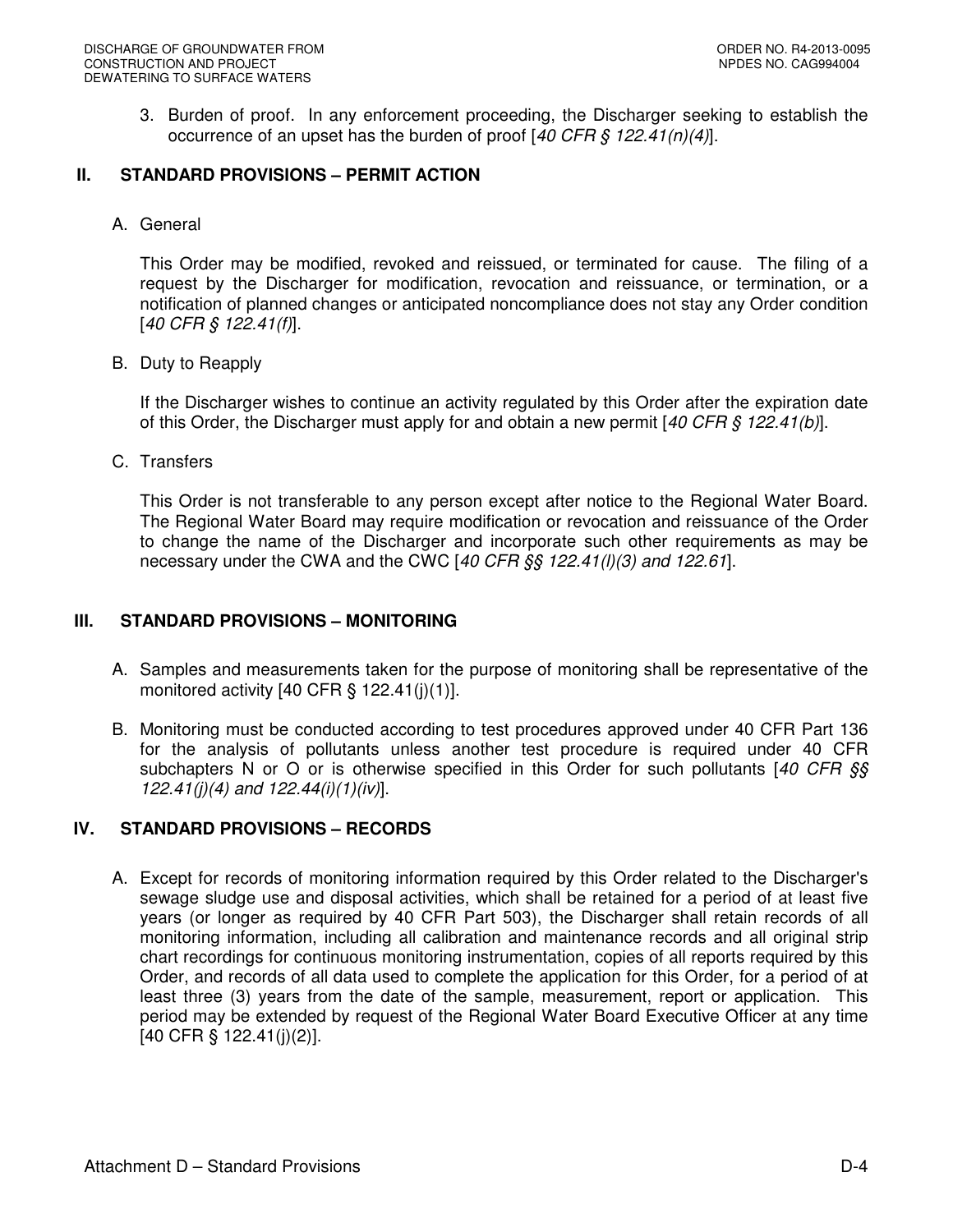- B. Records of monitoring information shall include:
	- 1. The date, exact place, and time of sampling or measurements [40 CFR  $\zeta$  122.41(j)(3)(i)];
	- 2. The individual(s) who performed the sampling or measurements  $[40 \text{ CFR} \text{ s}]$  $122.41(j)(3)(ii)$ ;
	- 3. The date(s) analyses were performed  $[40 \text{ CFR} \text{ } \text{\$ } 122.41(j)(3)(iii)];$
	- 4. The individual(s) who performed the analyses [40 CFR  $\frac{6}{5}$  122.41(j)(3)(iv)];
	- 5. The analytical techniques or methods used  $[40 CFR \, \xi \, 122.41(i)(3)(v)]$ ; and
	- 6. The results of such analyses  $[40 \text{ CFR } \frac{6}{9} \frac{122.41(j)(3)(vi)}{i}].$
- C. Claims of confidentiality for the following information will be denied  $[40 CFR \t{S} 122.7(b)]$ :
	- 1. The name and address of any permit applicant or Discharger [40 CFR  $\frac{6}{7}$  122.7(b)(1)]; and
	- 2. Permit applications and attachments, permits and effluent data [40 CFR  $\frac{1}{2}$  122.7(b)(2)].

## **V. STANDARD PROVISIONS – REPORTING**

A. Duty to Provide Information

The Discharger shall furnish to the Regional Water Board, State Water Board, or USEPA within a reasonable time, any information which the Regional Water Board, State Water Board, or USEPA may request to determine whether cause exists for modifying, revoking and reissuing, or terminating this Order or to determine compliance with this Order. Upon request, the Discharger shall also furnish to the Regional Water Board, State Water Board, or USEPA copies of records required to be kept by this Order  $[40 \text{ CFR} \text{ } \text{\$} 122.41(h);$  CWC §§ 13267 and 13383].

- B. Signatory and Certification Requirements
	- 1. All applications, reports, or information submitted to the Regional Water Board, State Water Board, and/or USEPA shall be signed and certified in accordance with Standard Provisions – Reporting V.B.2, V.B.3, V.B.4, and V.B.5 below [40 CFR  $\zeta$  122.41(k)].
	- 2. All permit applications shall be signed as follows:
		- a. For a corporation: By a responsible corporate officer. For the purpose of this section, a responsible corporate officer means: (i) A president, secretary, treasurer, or vicepresident of the corporation in charge of a principal business function, or any other person who performs similar policy- or decision-making functions for the corporation, or (ii) the manager of one or more manufacturing, production, or operating facilities, provided, the manager is authorized to make management decisions which govern the operation of the regulated facility including having the explicit or implicit duty of making major capital investment recommendations, and initiating and directing other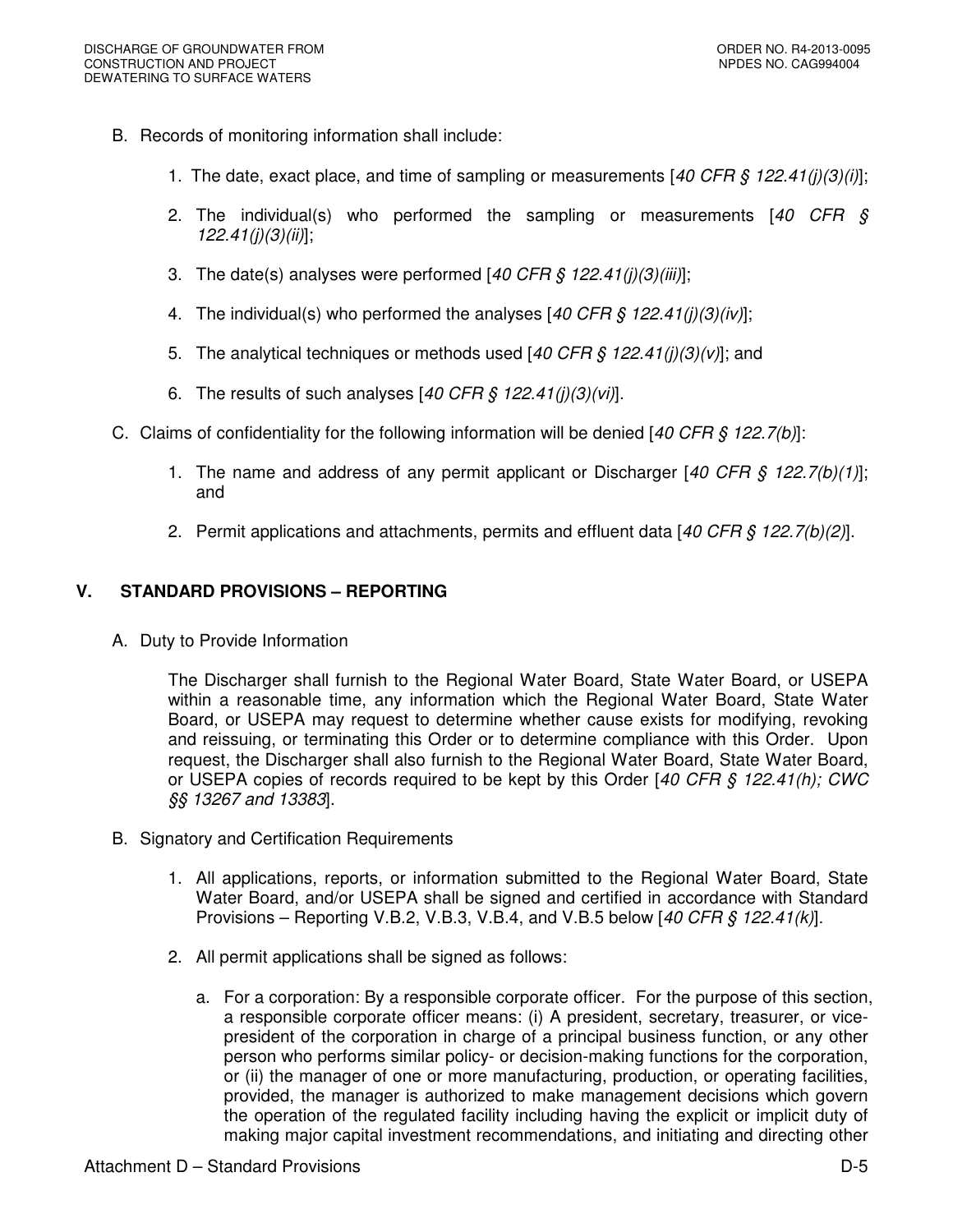comprehensive measures to assure long term environmental compliance with environmental laws and regulations; the manager can ensure that the necessary systems are established or actions taken to gather complete and accurate information for permit application requirements; and where authority to sign documents has been assigned or delegated to the manager in accordance with corporate procedures  $[40 \text{ CFR}$  §  $122.22(a)(1)]$ ;

- b. For a partnership or sole proprietorship: By a general partner or the proprietor, respectively [40 CFR § 122.22(a)(2)]; or
- c. For a municipality, State, federal, or other public agency: By either a principal executive officer or ranking elected official. For purposes of this provision, a principal executive officer of a federal agency includes: (i) the chief executive officer of the agency, or (ii) a senior executive officer having responsibility for the overall operations of a principal geographic unit of the agency (e.g., Regional Administrators of USEPA) [40 CFR  $\hat{S}$  122.22(a)(3)].
- 3. All reports required by this Order and other information requested by the Regional Water Board, State Water Board, or USEPA shall be signed by a person described in Standard Provisions – Reporting V.B.2 above, or by a duly authorized representative of that person. A person is a duly authorized representative only if:
	- a. The authorization is made in writing by a person described in Standard Provisions Reporting V.B.2 above [40 CFR § 122.22(b)(1)];
	- b. The authorization specifies either an individual or a position having responsibility for the overall operation of the regulated facility or activity such as the position of plant manager, operator of a well or a well field, superintendent, position of equivalent responsibility, or an individual or position having overall responsibility for environmental matters for the company (a duly authorized representative may thus be either a named individual or any individual occupying a named position) [40 CFR  $$ 122.22(b)(2)]$ ; and
	- c. The written authorization is submitted to the Regional Water Board, State Water Board, or USEPA [40 CFR § 122.22(b)(3)].
- 4. If an authorization under Standard Provisions Reporting V.B.3 above is no longer accurate because a different individual or position has responsibility for the overall operation of the facility, a new authorization satisfying the requirements of Standard Provisions – Reporting V.B.3 above must be submitted to the Regional Water Board, State Water Board or USEPA prior to or together with any reports, information, or applications, to be signed by an authorized representative [40 CFR § 122.22(c)].
- 5. Any person signing a document under Standard Provisions Reporting V.B.2 or V.B.3 above shall make the following certification:

"I certify under penalty of law that this document and all attachments were prepared under my direction or supervision in accordance with a system designed to assure that qualified personnel properly gather and evaluate the information submitted. Based on my inquiry of the person or persons who manage the system or those persons directly responsible for gathering the information, the information submitted is, to the best of my knowledge and belief, true, accurate, and complete. I am aware that there are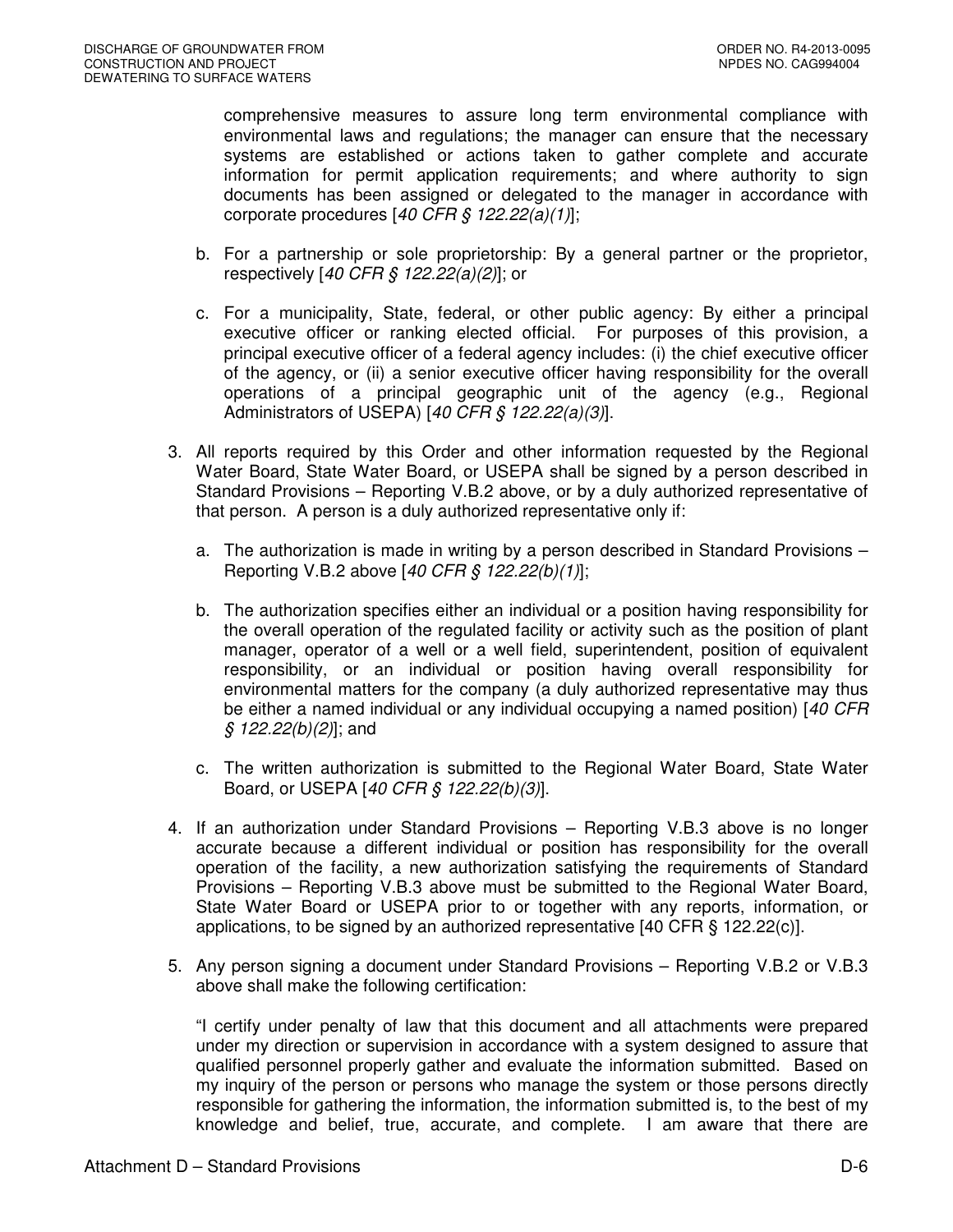significant penalties for submitting false information, including the possibility of fine and imprisonment for knowing violations" [40 CFR § 122.22(d)].

- C. Monitoring Reports
	- 1. Monitoring results shall be reported at the intervals specified in the Monitoring and Reporting Program in this Order [40 CFR  $\frac{6}{5}$  122.41(l)(4)].
	- 2. Monitoring results must be reported on a Discharge Monitoring Report (DMR) or forms provided or specified by the Regional Water Board or State Water Board for reporting results of monitoring of sludge use or disposal practices [40 CFR  $\frac{6}{7}$  122.41(l)(4)(i)].
	- 3. If the Discharger monitors any pollutant more frequently than required by this Order using test procedures approved under 40 CFR Part 136, or another method required for an industry-specific waste stream under 40 CFR subchapters N or O, the results of such monitoring shall be included in the calculation and reporting of the data submitted in the DMR or sludge reporting form specified by the Regional Water Board  $[40 \text{ CFR } \text{S}$  $122.41(l)(4)(ii)$ ].
	- 4. Calculations for all limitations, which require averaging of measurements, shall utilize an arithmetic mean unless otherwise specified in this Order  $[40 CFR \, \xi \, 122.41/J/(4)(iii)]$ .
- D. Compliance Schedules

Reports of compliance or noncompliance with, or any progress reports on, interim and final requirements contained in any compliance schedule of this Order, shall be submitted no later than 14 days following each schedule date  $[40 \text{ CFR} \text{ } \text{\textit{S}} \text{ } 122.41 \text{ } \text{ } I\text{ } 10 \text{ } 5]$ .

- E. Twenty-Four Hour Reporting
	- 1. The Discharger shall report any noncompliance that may endanger health or the environment. Any information shall be provided orally within 24 hours from the time the Discharger becomes aware of the circumstances. A written submission shall also be provided within five (5) days of the time the Discharger becomes aware of the circumstances. The written submission shall contain a description of the noncompliance and its cause; the period of noncompliance, including exact dates and times, and if the noncompliance has not been corrected, the anticipated time it is expected to continue; and steps taken or planned to reduce, eliminate, and prevent reoccurrence of the noncompliance [40 CFR § 122.41(l)(6)(i)].
	- 2. The following shall be included as information that must be reported within 24 hours under this paragraph  $[40 \text{ CFR} \, \text{S} \, 122.41 \, \text{I}) \, \text{I} \, \text{G}) \, \text{II}$ :
		- a. Any unanticipated bypass that exceeds any effluent limitation in this Order [40 CFR  $\zeta$ 122.41(l)(6)(ii)(A)].
		- b. Any upset that exceeds any effluent limitation in this Order [40 CFR § 122.41(l)(6)(ii)(B)].
		- c. Violation of a maximum daily discharge limitation for any of the pollutants listed in this Order to be reported within 24 hours  $[40 \text{ CFR } \frac{6}{5} \frac{122.41(l)(6)(ii)(C)}{2l}$ .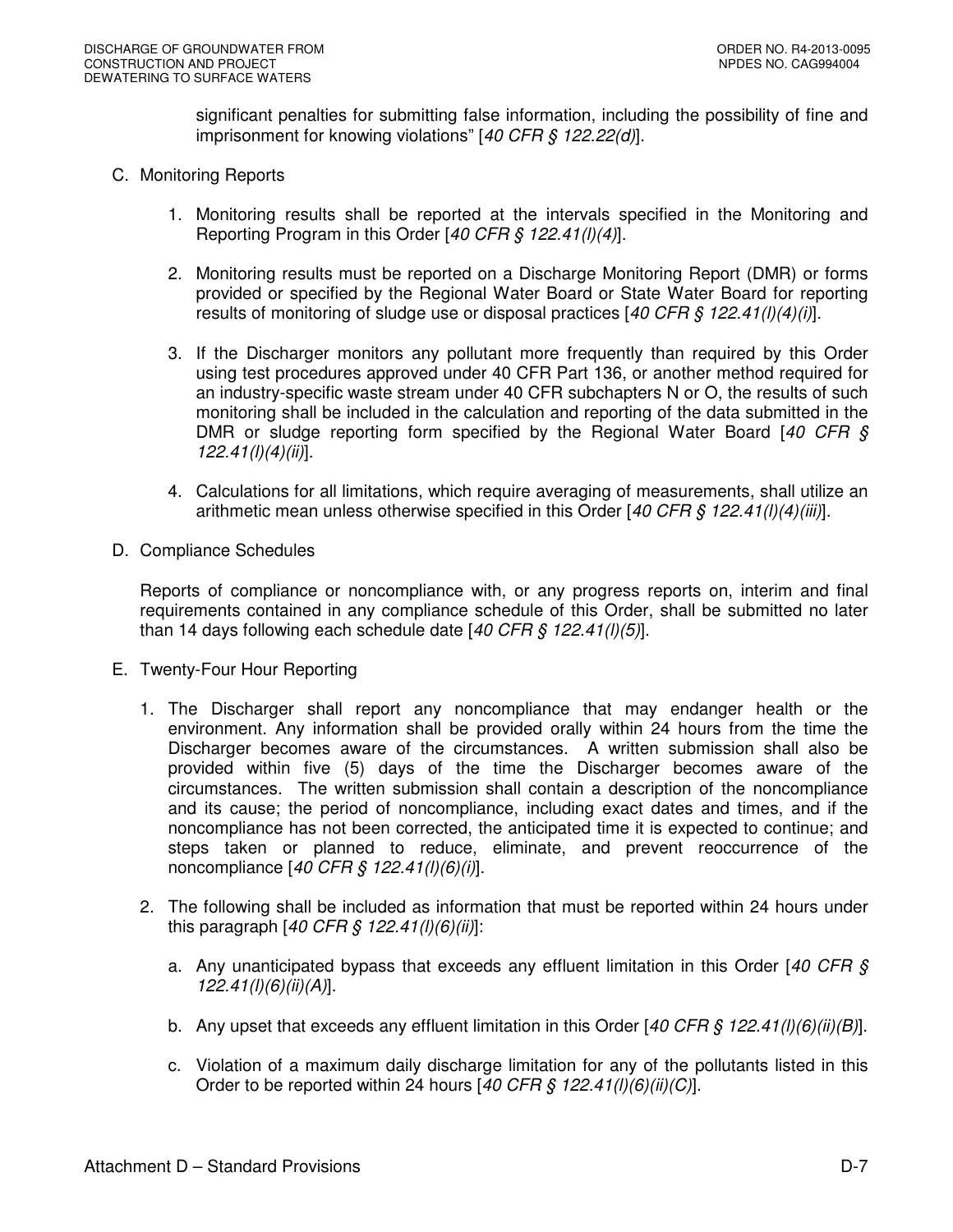- 3. The Regional Water Board may waive the above-required written report under this provision on a case-by-case basis if an oral report has been received within 24 hours  $[40 \text{ CFR } \text{S}$ 122.41(l)(6)(iii)].
- F. Planned Changes

The Discharger shall give notice to the Regional Water Board as soon as possible of any planned physical alterations or additions to the permitted facility. Notice is required under this provision only when  $[40 \text{ CFR}$  \$  $122.41 \frac{I}{I}$ :

- 1. The alteration or addition to a permitted facility may meet one of the criteria for determining whether a facility is a new source in 40 CFR  $\S$  122.29(b) [40 CFR  $\S$  122.41(l)(1)(i)]; or
- 2. The alteration or addition could significantly change the nature or increase the quantity of pollutants discharged. This notification applies to pollutants which are subject neither to effluent limitations in this Order, nor to notification requirements under 40 CFR § 122.42(a)(1) (see Additional Provisions—Notification Levels VII.A.1) [40 CFR §  $122.41(l)(1)(ii)$ ].
- 3. The alteration or addition results in a significant change in the Discharger's sludge use or disposal practices, and such alteration, addition, or change may justify the application of permit conditions that are different from or absent in the existing permit, including notification of additional use or disposal sites not reported during the permit application process or not reported pursuant to an approved land application plan [40 CFR §  $122.41(l)(1)(iii)$ ].
- G. Anticipated Noncompliance

The Discharger shall give advance notice to the Regional Water Board or State Water Board of any planned changes in the permitted facility or activity that may result in noncompliance with the requirements of this Order  $[40 \text{ CFR} \text{ § } 122.41 \text{ /I})$  (2).

H. Other Noncompliance

The Discharger shall report all instances of noncompliance not reported under Standard Provisions – Reporting V.E.3, V.E.4, and V.E.5 above at the time monitoring reports are submitted. The reports shall contain the information listed in Standard Provision – Reporting V.E above [40 CFR § 122.41(l)(7)].

I. Other Information

When the Discharger becomes aware that it failed to submit any relevant facts in a permit application, or submitted incorrect information in a permit application or in any report to the Regional Water Board, State Water Board, or USEPA, the Discharger shall promptly submit such facts or information  $[40 \text{ CFR}$  §  $122.41 \text{ (I)}(8)]$ .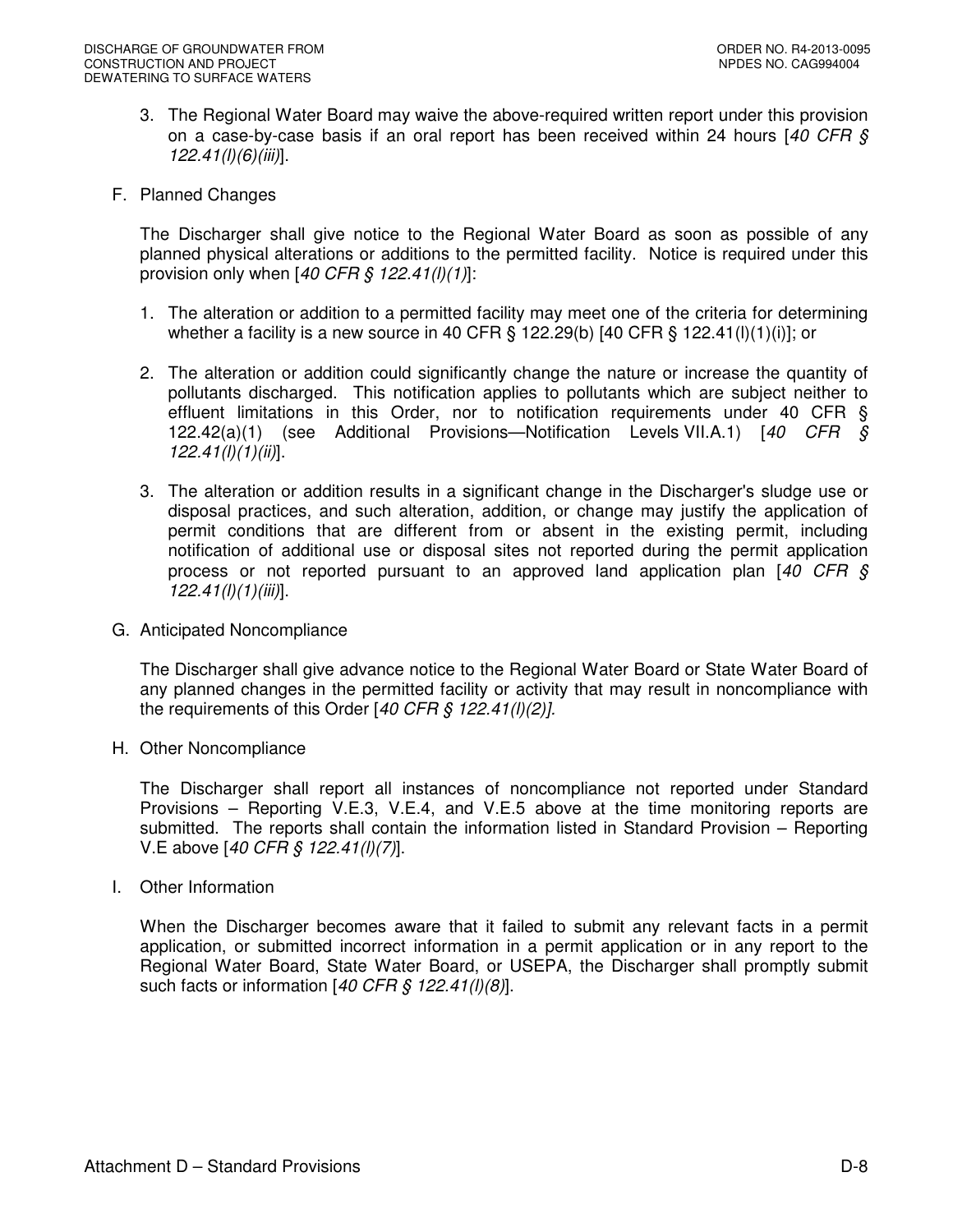# **VI. STANDARD PROVISIONS – ENFORCEMENT**

- A. The Regional Water Board and State Water Board is authorized to enforce the terms of this Order under several provisions of the CWC, including, but not limited to, sections 13268, 13385, 13386, and 13387.
- B. The CWA provides that any person who violates section 301, 302, 306, 307, 308, 318 or 405 of the CWA, or any permit condition or limitation implementing any such sections in a permit issued under section 402, or any requirement imposed in a pretreatment program approved under sections  $402(a)(3)$  or  $402(b)(8)$  of the CWA, is subject to a civil penalty not to exceed \$25,000 per day for each violation. The CWA provides that any person who negligently violates sections 301, 302, 306, 307, 308, 318, or 405 of the CWA, or any condition or limitation implementing any of such sections in a permit issued under section 402 of the CWA, or any requirement imposed in a pretreatment program approved under section  $402(a)(3)$  or  $402(b)(8)$ of the CWA, is subject to criminal penalties of \$2,500 to \$25,000 per day of violation, or imprisonment of not more than one (1) year, or both. In the case of a second or subsequent conviction for a negligent violation, a person shall be subject to criminal penalties of not more than \$50,000 per day of violation, or by imprisonment of not more than two (2) years, or both. Any person who knowingly violates such sections, or such conditions or limitations is subject to criminal penalties of \$5,000 to \$50,000 per day of violation, or imprisonment for not more than three (3) years, or both. In the case of a second or subsequent conviction for a knowing violation, a person shall be subject to criminal penalties of not more than \$100,000 per day of violation, or imprisonment of not more than six (6) years, or both. Any person who knowingly violates section 301, 302, 303, 306, 307, 308, 318 or 405 of the CWA, or any permit condition or limitation implementing any of such sections in a permit issued under section 402 of the CWA, and who knows at that time that he thereby places another person in imminent danger of death or serious bodily injury, shall, upon conviction, be subject to a fine of not more than \$250,000 or imprisonment of not more than 15 years, or both. In the case of a second or subsequent conviction for a knowing endangerment violation, a person shall be subject to a fine of not more than \$500,000 or by imprisonment of not more than 30 years, or both. An organization, as defined in section  $309(c)(3)(B)(iii)$  of the CWA, shall, upon conviction of violating the imminent danger provision, be subject to a fine of not more than \$1,000,000 and can be fined up to \$2,000,000 for second or subsequent convictions [40 CFR  $\frac{6}{5}$  122.41(a)(2); CWC §§ 13385 and 13387].
- C. Any person may be assessed an administrative penalty by the Regional Water Board for violating section 301, 302, 306, 307, 308, 318 or 405 of the CWA, or any permit condition or limitation implementing any of such sections in a permit issued under section 402 of the CWA. Administrative penalties for Class I violations are not to exceed \$10,000 per violation, with the maximum amount of any Class I penalty assessed not to exceed \$25,000. Penalties for Class II violations are not to exceed \$10,000 per day for each day during which the violation continues, with the maximum amount of any Class II penalty not to exceed \$125,000 [40 CFR  $\S$ 122.41(a)(3)].

### **VII. ADDITIONAL PROVISIONS – NOTIFICATION LEVELS**

**A.** Non-Municipal Facilities